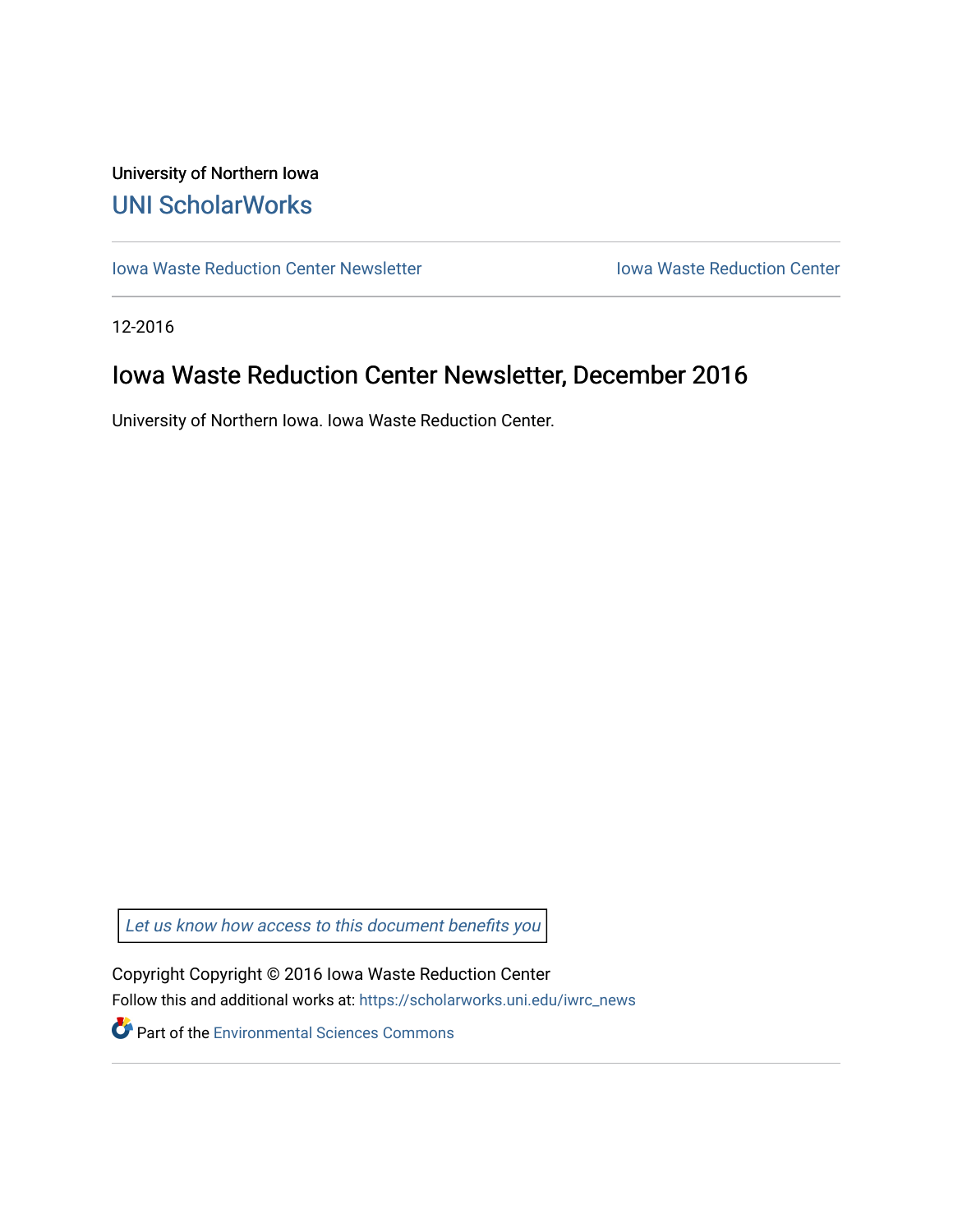#### **December 2016**



### **DNR Shares New Resources for Air Quality Construction Permits**

The Iowa Department of Natural Resources has developed new resources to help answer two common construction permitting questions.

- What types of activities can I do prior to issuance of construction permit?
	- $\circ$  A new fact sheet now explains the common activities companies typically want to start before receiving the permit. It can be found under the General Guidance tab in the Construction Permitting portion of the Air Quality Bureau website located at [www.iowadnr.gov/airconstructionpermits.](http://links.govdelivery.com/track?type=click&enid=ZWFzPTEmbWFpbGluZ2lkPTIwMTYxMjEzLjY3NTY4ODIxJm1lc3NhZ2VpZD1NREItUFJELUJVTC0yMDE2MTIxMy42NzU2ODgyMSZkYXRhYmFzZWlkPTEwMDEmc2VyaWFsPTE3MzcxNjk1JmVtYWlsaWQ9dHJhY3kuZmFocmlvbkBkbnIuaW93YS5nb3YmdXNlcmlkPXRyYWN5LmZhaHJpb25AZG5yLmlvd2EuZ292JmZsPSZleHRyYT1NdWx0aXZhcmlhdGVJZD0mJiY=&&&101&&&http://www.iowadnr.gov/airconstructionpermits?utm_medium=email&utm_source=govdelivery)
- What happens when my permitted facility has a change in ownership?
	- $\circ$  A new FAQ dives into the process of notifying the Department for Construction Permits and Permits by Rule for Spray Booths. "Change in Facility Ownership Frequently Asked Questions (FAQ)" and can be found under the General Guidance tab in the Construction Permitting portion of the Air Quality Bureau website located at [www.iowadnr.gov/airconstructionpermits.](http://links.govdelivery.com/track?type=click&enid=ZWFzPTEmbWFpbGluZ2lkPTIwMTYxMjEzLjY3NTY4ODIxJm1lc3NhZ2VpZD1NREItUFJELUJVTC0yMDE2MTIxMy42NzU2ODgyMSZkYXRhYmFzZWlkPTEwMDEmc2VyaWFsPTE3MzcxNjk1JmVtYWlsaWQ9dHJhY3kuZmFocmlvbkBkbnIuaW93YS5nb3YmdXNlcmlkPXRyYWN5LmZhaHJpb25AZG5yLmlvd2EuZ292JmZsPSZleHRyYT1NdWx0aXZhcmlhdGVJZD0mJiY=&&&102&&&http://www.iowadnr.gov/airconstructionpermits?utm_medium=email&utm_source=govdelivery)

And as always, if you have any air quality questions, give the Iowa Air Emissions Assistance Program a call at 1-800-422-3109.

### **Prepare for 2017 - Upcoming Deadlines**

#### *2016 6X Certification and Compliance Report for 2016*

Businesses subject to 6X NESHAP - the report for 2016 will be due **January 31, 2017**. Download the report and get more information on IWRC's 6X webpage. **[Learn More](https://iwrc.uni.edu/regulatory-information/neshap/metal-fabrication-and-finishing-source-categories-rule)**

#### *2016 Grain Elevator PTE Report*

Group 1 and 2 Grain Elevators are required to calculate PM10 PTE for 2016 by **January 31, 2017**. If you haven't created an account with IWRC's free GrainPTE program to record facility information, calculate the PTE and generate reports. The records and calculations do not need to be submitted to the Iowa DNR but must be kept on site for a period of five years and be made available upon request. Create your free account or log in at **[grain.iwrc.uni.edu](http://grain.iwrc.uni.edu/)**.

### **DNR SWAP Funding on Hiatus**

Due to continued increasing interest and participation in the DNR's Solid Waste Alternatives Program (SWAP), coupled with decreased available funding, the DNR will not currently accept new funding proposal requests. The DNR will continue to evaluate available resources and may consider accepting proposals for projects again in summer 2017. This does not affect any current projects that have been funded.